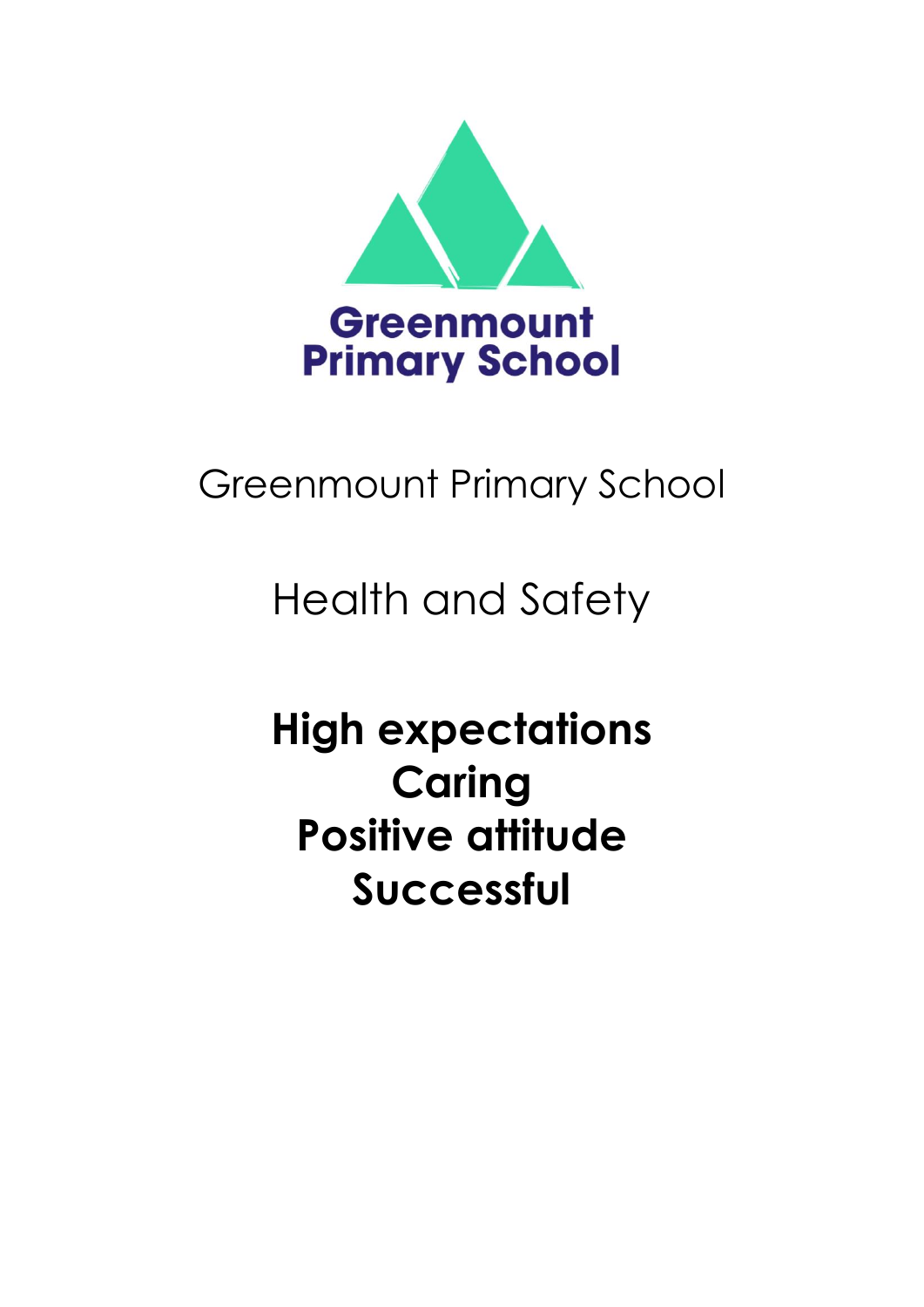# *High expectations, Caring, Positive Attitude & Successful*

# **STRENGTHS OF OUR SCHOOL**



# **The Children**

Are well behaved, calm and polite Are engaged, positive and resilient Are supportive and helpful towards others Have an input on important decisions Have a sense of belonging

# **The Community**

School supports the whole family not just the child Recognises the importance of attendance Spreads our growing reputation as a good school Helps celebrate the children's achievements Supports the school on improving behaviour

# **The Curriculum**

Is a fun curriculum that is engaging Maintains a strong focus on the basic skills Is enriched through extra-curricular activities Supports our most vulnerable children Provides a rich variety of experiences & opportunities

# **The Staff**

Develop nurturing relationships with children Provide good quality teaching and learning Support one another to help the children Are consistent in how they treat children Identify children's SEN needs early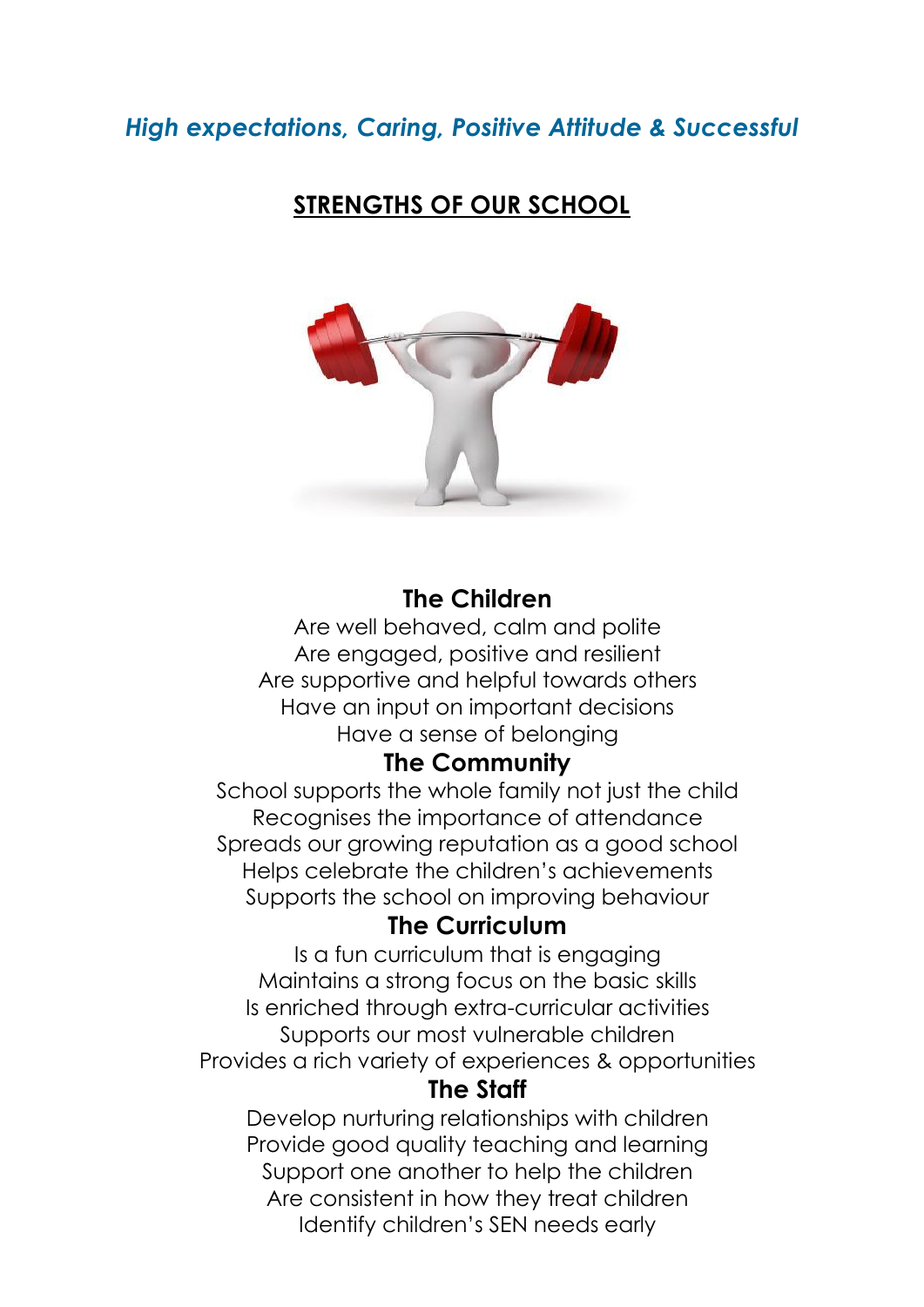# **THE CURRICULUM WE HOPE TO PROVIDE**



# **Skills**

Fluent and confident in Reading, Writing and Maths Communicate with confidence ICT skills fit for the future Life skills – social, money, time, cooking Safety skills – Swimming, healthy choices Problem solving skills – Patience & Resilience

# **Attitudes**

Confident, proud and independent The believe that 'Impossible is Nothing' Understand and celebrate a range of cultures Take responsibility for themselves & others Be honest and learn from their mistakes Respectful, caring and helpful

# **Experiences**

To have 1<sup>st</sup> hand experiences of... Going away on a residential trip Visiting a range of places of worship A chance to look after an animal Relevant trips to theatres/farms/beaches Taking part in public performances Work experiences & further education

# **Knowledge**

High school ready English & maths To know about local places of interest To know where we are in the world Life skills – money, time, cooking Information about possible careers To know major historical facts To know their own strengths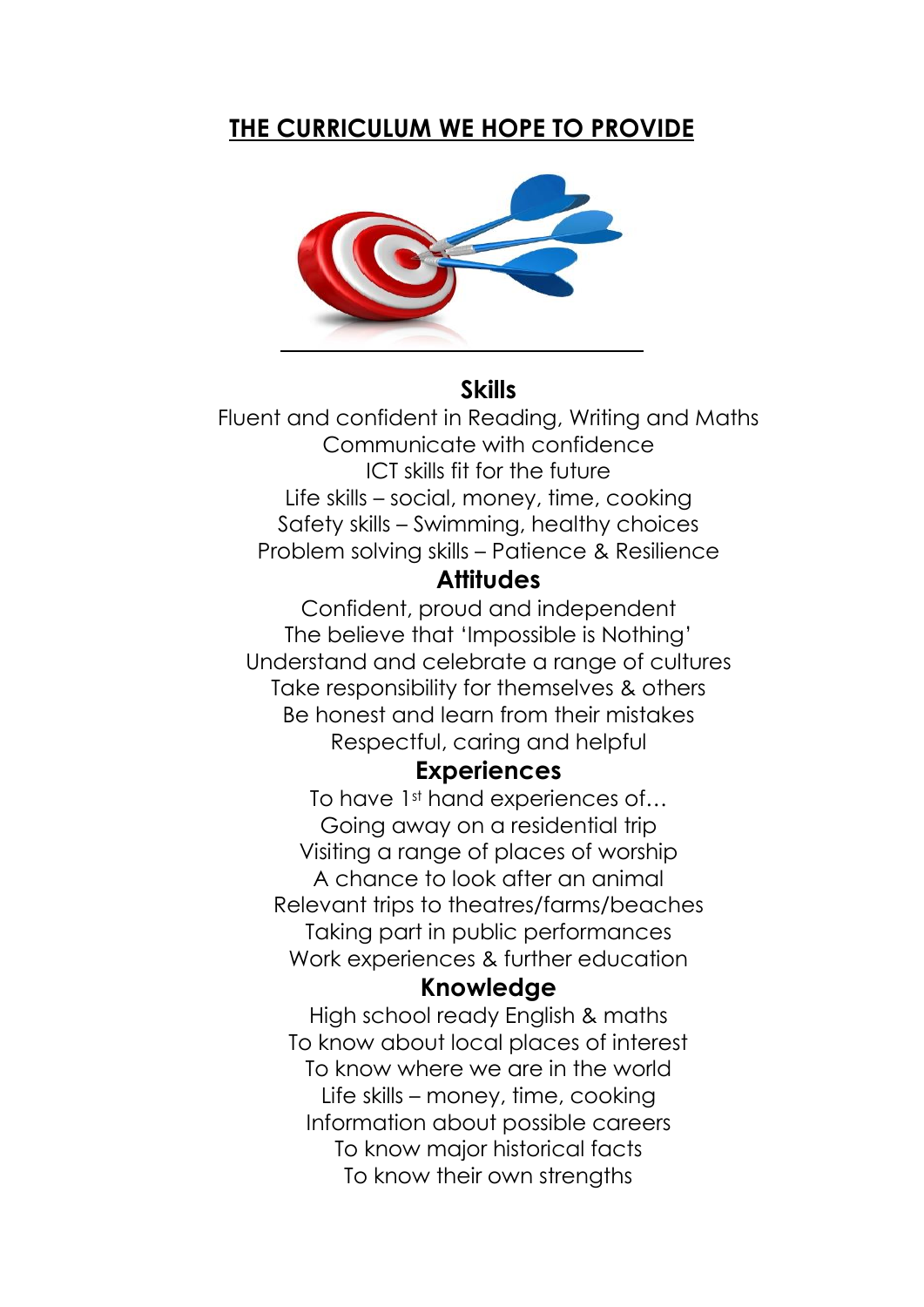# **Purpose of the policy**

Health and safety is an important consideration for our school. We will take all reasonable steps to provide a safe and caring environment for children, staff and our visitors. This policy statement complements and should be read in conjunction with the Leeds City Council, Children and young people service, Health and Safety Policy.

This policy enables all people connected with the school to understand how we will make sure that our learning environment is safe and secure for everyone who is part of it.

## **1. Adoption**

The school governors at their meeting on **6th October 2015** adopted this policy. This is reviewed annually.

## **2. Policy Statement – Health and Safety**

The requirement to provide a safe and healthy working environment for all employees is acknowledged by the Governing Body and those in control of the school recognize and take responsibility for compliance with the statutory duties under the Health and Safety at work Act 1974.

In compliance with the Health and Safety at work act, this school's Governing Body will ensure, so far is as reasonably practical, that:

- All places and premises where staff and pupils are required to work and engage in school activities are maintained in a condition which is safe and without risk to health.
- All plant and equipment is safe to use and that arrangements exist for the safe use, handling and storage of articles and substances at work.
- Sufficient information, instruction, training and supervision is available and provided to ensure that staff are competent to do their tasks and pupils can avoid hazards and contribute in a positive manner towards their own health and safety and others.
- A healthy working environment is maintained including adequate welfare facilities.

Employee involvement is an important part of managing safety and consultation on health and safety with employees and employee representatives forms part of this policy.

To review and revise this policy as necessary at regular intervals. This policy statement and the accompanying organizational arrangements supersede any previously issued.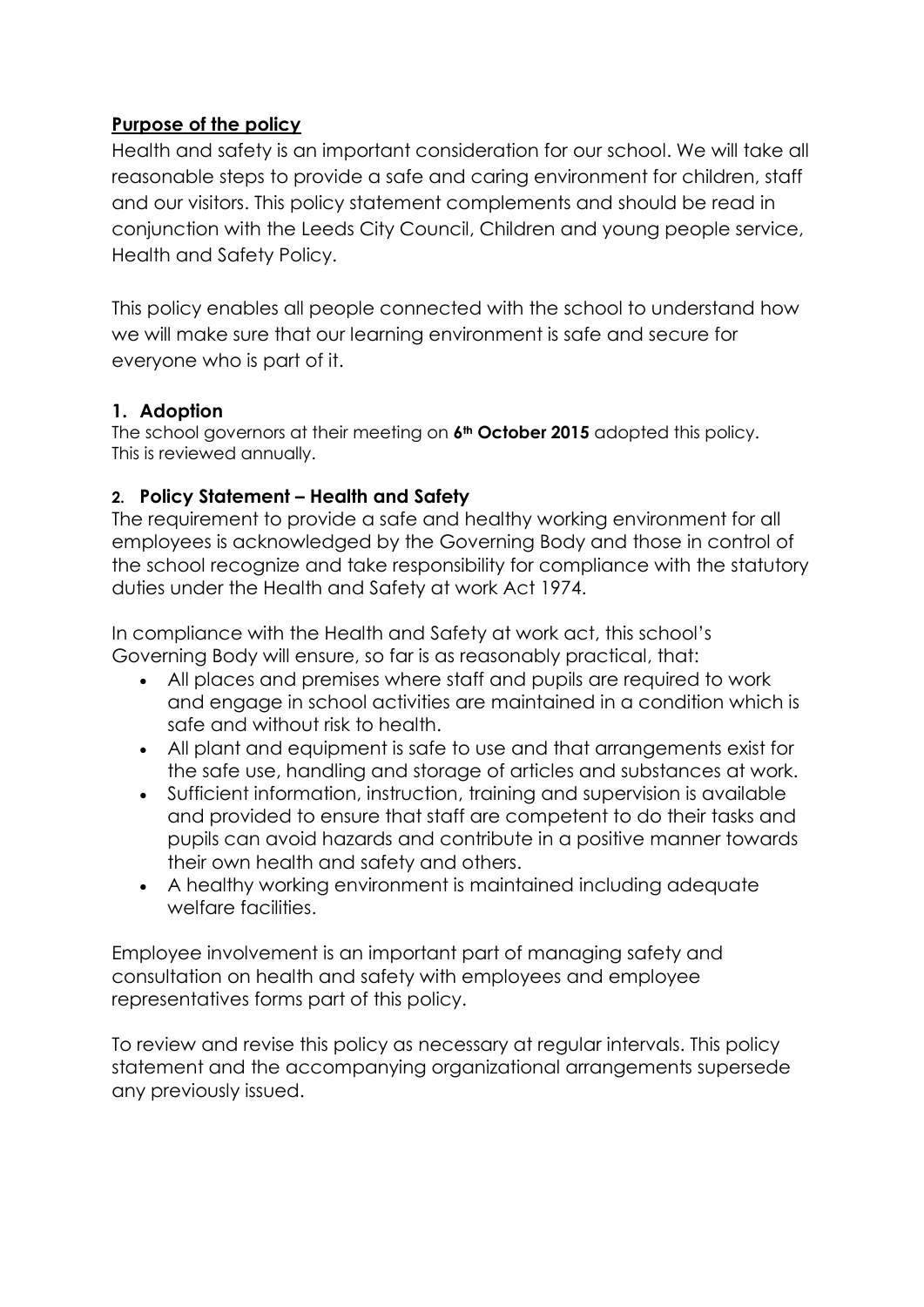# **3. Responsibilities**

Health and Safety is the responsibility of all staff. The governing body shares with Leeds Council the overall responsibility for health and safety.

For its part the governing body will:

- Ensure health and safety has a high profile
- Ensure adequate resources for health and safety are available
- Consult staff and provide training opportunities
- Monitor and review health and safety Health and Safety Policy

The Headteacher will:

- Develop a health and safety culture throughout the school
- Take day to day operational decisions
- Ensure staff are aware of their responsibilities
- Update governors
- Draw up health and safety procedures
- Monitor effectiveness of procedures

All staff will:

- Support the implementation of health and safety arrangements
- Take reasonable care of themselves and others

 Ensure as far as is reasonably practicable that their classroom or work area is safe

 Report H&S concerns or 'near misses' on the yellow form and hand in to the office

## **4. Detailed Health and Safety Arrangements and Procedures Accident Reporting, Recording & investigation**

When accident occurs in school a first aider should be informed immediately and provide the injured person with the necessary first aid. The injury should then be recorded in the first aid books kept near the front office by the first aider involved.

If it is a major injury or cause for concern, the first aider should contact the parents to inform them.

All accidents to employees, however minor, should be recorded. This is a requirement under social security legislation. As a result of a workplace injury an employee may need to claim for benefits in the future, and the relevant checks will be made to confirm that the accident occurred at work.

Copies of all Accident Report Forms are kept in the school and are monitored by the Headteacher/Business Manager who ensures that identified hazards are addressed promptly to minimise the possibility of accidents being repeated.

Under the Reporting of Injuries, Diseases and Dangerous Occurrences Regulations 2013 (RIDDOR), certain accidents that occur on or off site (eg during educational activities) must be reported to the Health and Safety Executive or the local authority, who monitors them.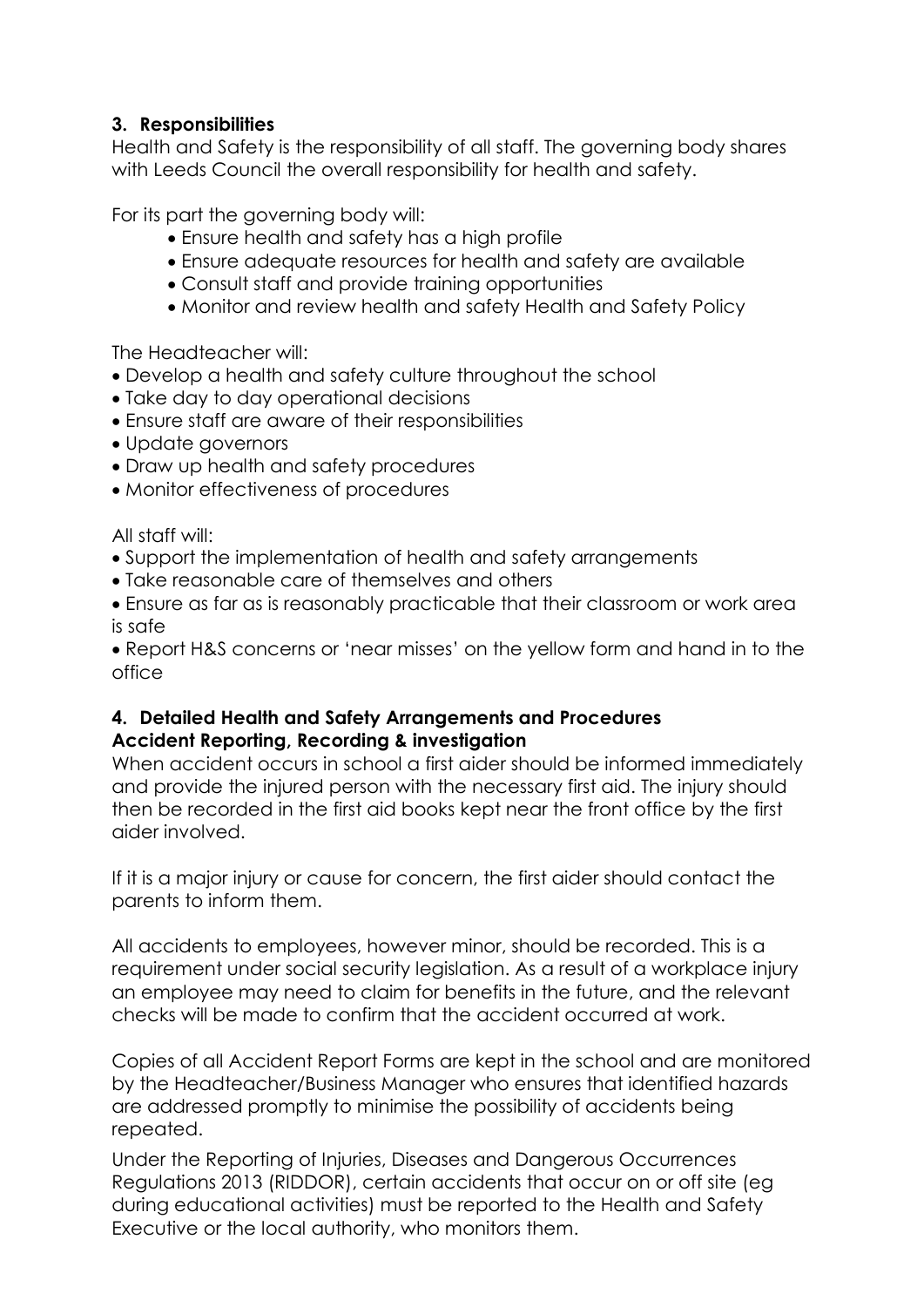If an injury needs reporting under the RIDDOR regulations, the Business Manager will complete the necessary investigation and notify the LA. 2.

## **Asbestos**

The Premises Manager is responsible for Premise Asbestos Management Plans (PAMP), which are kept in his office. The Premises Manager must ensure that any contractors have signed to confirm that they have had sight of the plan and are aware of where there is asbestos in school, prior to starting any work on the premises, instruction to staff not to drill or affix anything to walls without first obtaining approval.

If staff have any concerns they should report them to the Premises Manager or Head Teacher.

## **Contractors**

When managing own projects, Premises Manager arranges the induction of contractors to exchange health and safety information and agree safe working arrangements, risk assessments, frequency of liaison meetings, Permit to Work, and identify the project manager.

#### **Health and Safety Policy Statement**

When contractors are on site they are expected to follow school safety procedure. The Premises Manager or Head Teacher will liaise with contractors as appropriate.

Staff should report concerns to the Business Manager/Caretaker.

If the project is a major structural one or one which is changing the dynamic of an area within school the Premises Manager/Head Teacher will liaise with our Asset Manager both prior to and at completion of project.

#### **Curriculum Safety**

Relevant risk assessments completed by the Premises Manager (in conjunction with the PE coordinator) including outdoor, PE and extra curriculum activities, are located in the Health & Safety file in the Deputy Headteacher's office and in Teachers Only shared area on the School's ICT Network located under Risk Assessments.

In relation to trips out of school, the Teacher arranging the trip should provide all the relevant information and risk assessments using EVOLVE at least one week before the trip is due to take place. Written copies of the RA should be printed and taken on the trip.

## **Drugs and Medications**

Health Plans drawn up by health professionals are kept in the school's SEND office and a copy should be given to relevant member of staff ie. Cook if an allergy and Class or supply Teacher.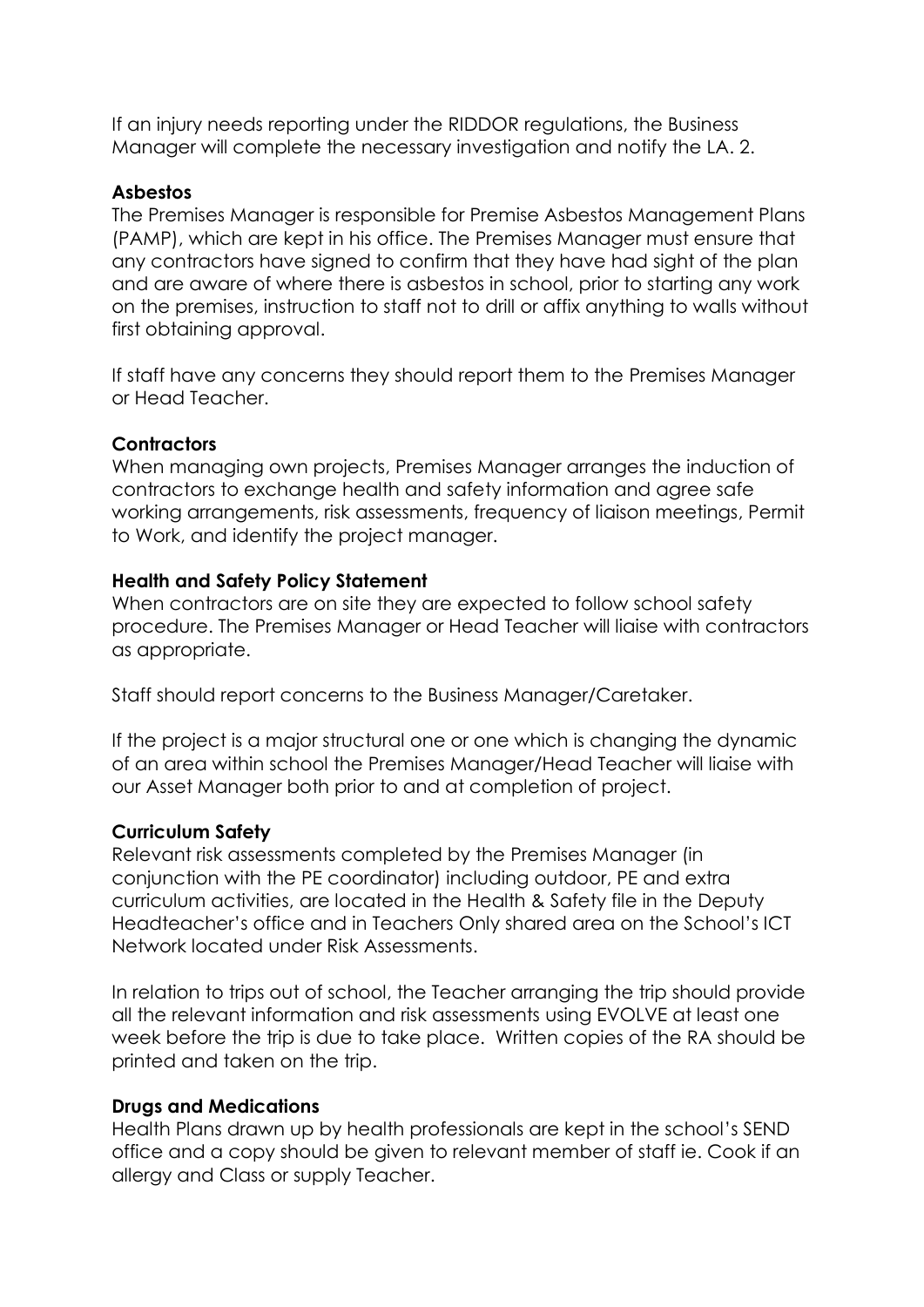Parental requests for medicines to be administered can be completed at the school office and all medicines need to be clearly labelled with the child's name, class, dosage and expiry date. The medicines will then be kept in the headteacher's office and documented when administered by a first aider.

Inhalers/insulin are kept in the child's classroom and taken with the child should they leave to be taught elsewhere ie. PE, trip, walk to church.

For any specific medical requirements (i.e.Epi-pen), relevant staff training is undertaken

#### **Electrical Equipment**

Any equipment in school should be used safely and for its intended purpose only. Equipment identified as defective should be taken out of use immediately and labelled accordingly.

The Premises manager should be informed immediately in order that arrangements for repairs or replacement can be made swiftly. No second hand equipment must be introduced to school without the agreement of the Headteacher.

Electrical equipment will be PAT tested regularly in accordance with Leeds guidance. Plugs and leads will be visually checked regularly. Any electrical equipment used outside must be attached to the electric supply through an RCD, and any lead should be covered by mats to allow safe passage over the wire. Electrical sockets should be switched off before a plug is removed.

## **Fire Precautions & Procedures [and other emergencies incl. bomb threats]**

The Premises Manager is responsible for undertaking and revising fire risk assessments; this is done termly. The Head Teacher and the Caretaker liaise re arrangements of drills and firefighting equipment and alarm systems are maintained via annual contract.

Fire Drill posters, which highlight the assembly points and names of fire marshals, can be found in every room in school.

Fire practices will take place every term and will be undertaken at various times in the school day.

Any practical or organisational difficulties, which have arisen after a fire drill, will be discussed and procedures amended as soon as possible with observations shared with all staff via email. The fire alarms are tested weekly by the Premises Manager and recorded in the Fire Alarm books which are located in his office.

In the event of a fire, the nearest alarm should be sounded. This is on a direct call to the local fire station therefore no further telephone call is needed.

Staff will lead the children out of the building by the nearest fire exit in a calm, orderly manner to their respective meeting areas.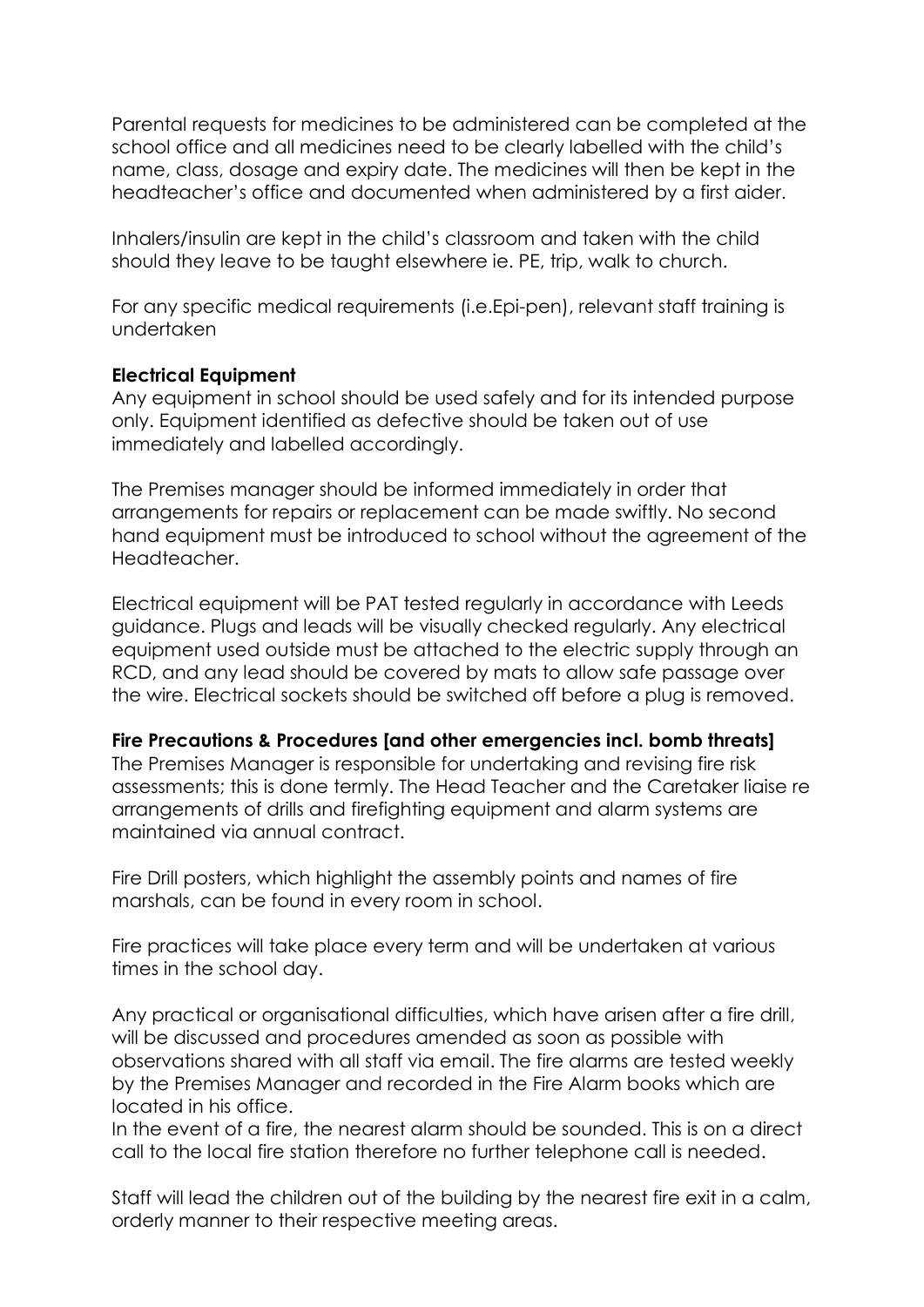Non-Contract staff such as Cooks and Cleaners and Visitors will be accounted for against the electronic register from our signing in system Teaching Staff will check the names of the children from the class evacuation report.

The Premises Manager will maintain the Fire Safety Log Book.

Once everyone has been accounted for, the fire Marshall will decide if it is safe to re-enter the school. Fire Safety training is part of the Induction package given to all new staff and volunteers within school.

#### **First Aid**

First aiders:

Charlotte Blay (Nursery Nurse)

Tammy Carlile (Admin)

Clare Pickering (Admin)

Thomas Potts (Caretaker)

Michael Townend (Cleaner)

Donna Williams (Admin)

All staff are trained in basic first aid – updated every 3 years. A record of First Aid training is held in the main school office.

School staff are expected to take reasonable action as responsible adults, to deal with injuries, that children sustain until the child can if necessary receive professional medical treatment.

First Aid boxes are found in every classroom, a more extensive kit is available in the school office and Tammy Calile is responsible for maintaining first aid stock.

Each classroom also has a small first aid kit as do the majority of the Lunchtime supervisors who are first aid trained. Further supplies for these kits can be obtained from Tammy Calile in the office.

If a child requires first aid an Accident Form has to be completed as part of our school procedure. The original is given to the child and a copy is kept in school.

If a child receives a bump to his/her head then a First Aider and class teacher have to be informed. If serious, a telephone call is made to the parents and in all cases a letter is sent out with the child, a copy of which is kept in school for our records.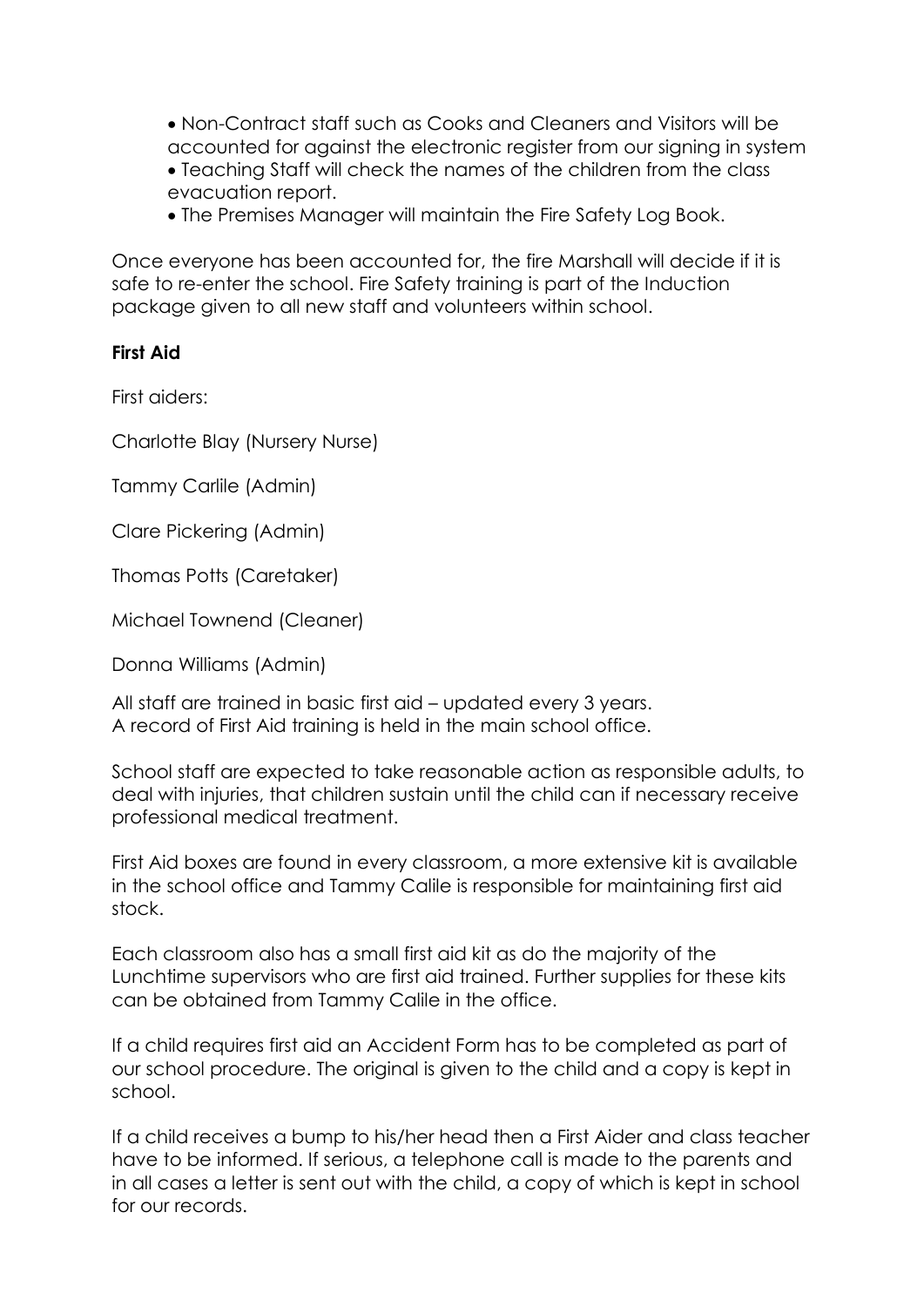If a serious incident/accident takes place a City council Form has to be completed online by the Head, Deputy Head or Business Manager who will send across to the local authority once investigations and a report have been completed.

When dealing with bodily waste and fluids all waste must be bagged up and placed in the yellow disposal bins which is kept in the Disabled toilets in KS1 and KS2. This is collected monthly by an external company.

Any child who leaves the premises should be recorded as having done so and the class teacher informed.

Accidents to staff must also be reported and a record kept in the Accident Book, which is kept in the school office. Plastic gloves should always be worn when dealing with body fluids or contagious diseases. Portable first aid boxes, to be taken on trips and visits.

All incidents are dealt with by a qualified first aider. If a hospital visit is required, an ambulance should be called, or transport arranged through parents. If parents cannot be contacted a member of staff will accompany the child to hospital.

#### **Gas Safety**

Gas central heating boilers are maintained by the LA and records kept in the premises file by the Caretaker.

Gas cookers in the Kitchen checked regularly by LA and records are kept by the kitchen staff.

#### **Glass and Glazing**

All glazing complies with safety standards.

#### **Grounds - Safety/Security**

External doors are kept shut except during break time and lunchtime to allow children to access the playground areas.

All staff are responsible in ensuring all doors are kept shut.

The pedestrian gates are now automatic with access to school through a key fob or intercom.

All visitors to school can only access school via the main office, which is security locked. The Caretaker checks the grounds and is responsible for the removal of litter, broken glass and general site safety on a daily basis.

The playing fields are maintained on contract with a local company and the flower beds/vegetable patches are maintained by a local firm.

#### **Hazardous Substances (COSHH)**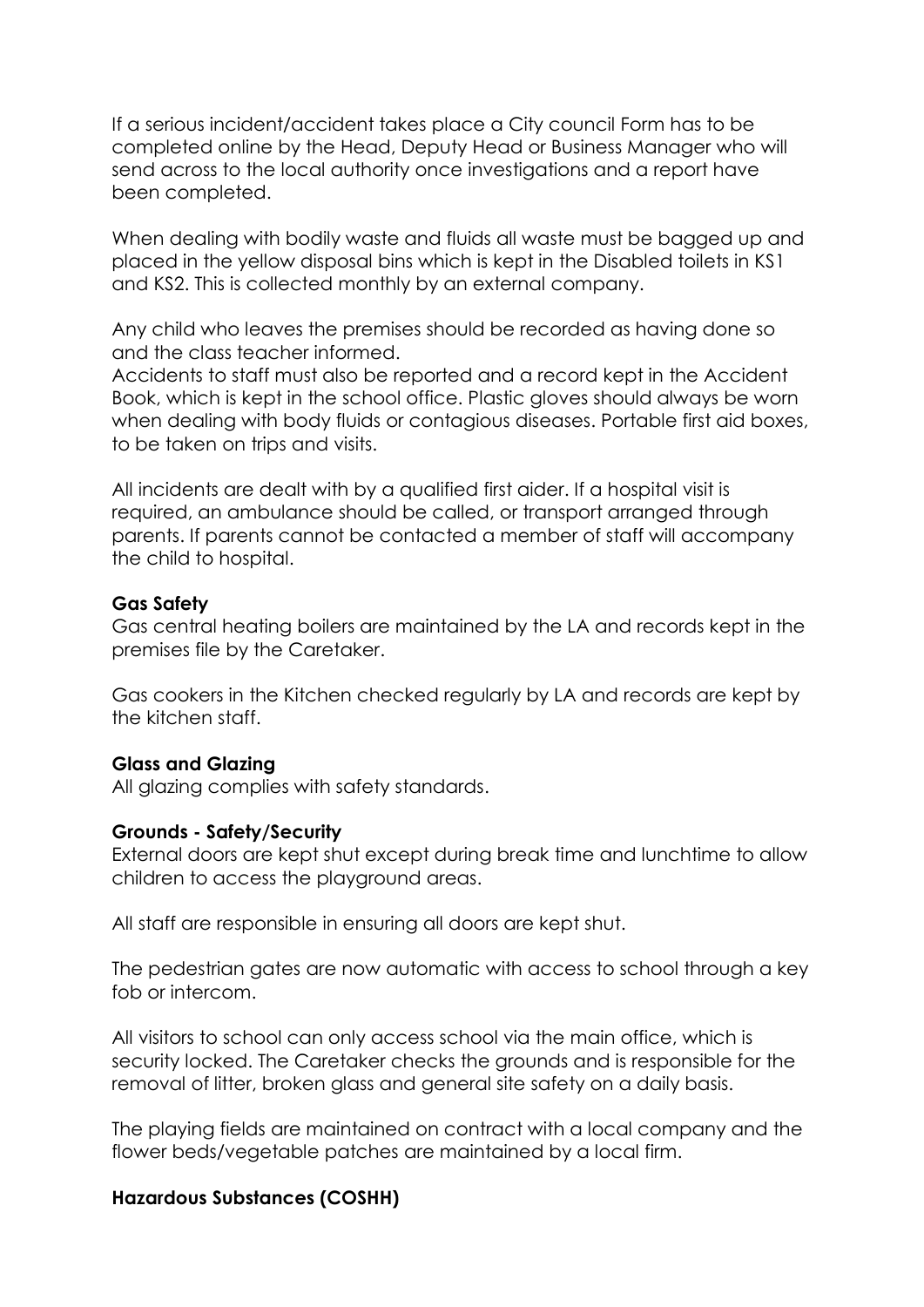All cleaning chemical are approved by Leeds City Council Cleaning services and are kept locked in their locked cupboards.

COSHH signs are on the outside of both doors and cleaners are trained in their use.

Staff should be aware not to bring in sprays or chemicals from home unless the caretaker has a COSHH sheet for that substance and it is kept with other chemicals in the caretakers room.

## **Health and Safety Advice**

Should school wish to seek any competent health and safety advice, we will contact Leeds City Council Group Safety Advisor

#### **Housekeeping – Storage, cleaning & waste disposal**

The school premises are kept clean, to minimise the accumulation of rubbish.

Any wet surfaces have notices placed to minimise the risk of slips.

Bins are provided in classrooms and playgrounds and waste is removed daily and stored in a skip which is kept at the back of the school carpark.

All boxes should be broken down before going in the skip.

The Caretaker is responsible for ensuring paths are cleared of snow and gritted so staff/pupils can safely access school.

Disposable of ICT equipment is arranged by the ICT support company we have on contract.

Handling & Lifting Risk Assessment completed and located in Health & Safety file in Deputy Headteacher's office. Staff should not try to lift anything they think it is too heavy. A number of staff including the Premises Manager have received relevant training.

Trolleys and sack carts are provided for use and are available.

All staff dealing with children with disabilities have been given specific training in lifting and handling so as to protect both them and the child.

#### **Jewellery**

For Health & Safety reasons pupils are not allowed to wear jewellery with the exception of wristwatches and stud earrings which must be the responsibility of the wearer.

Children wearing stud earrings will not be allowed to take part in PE until the earrings are either removed or covered by a plaster brought in from home.

For swimming the swimming instructors do require the earrings to be removed.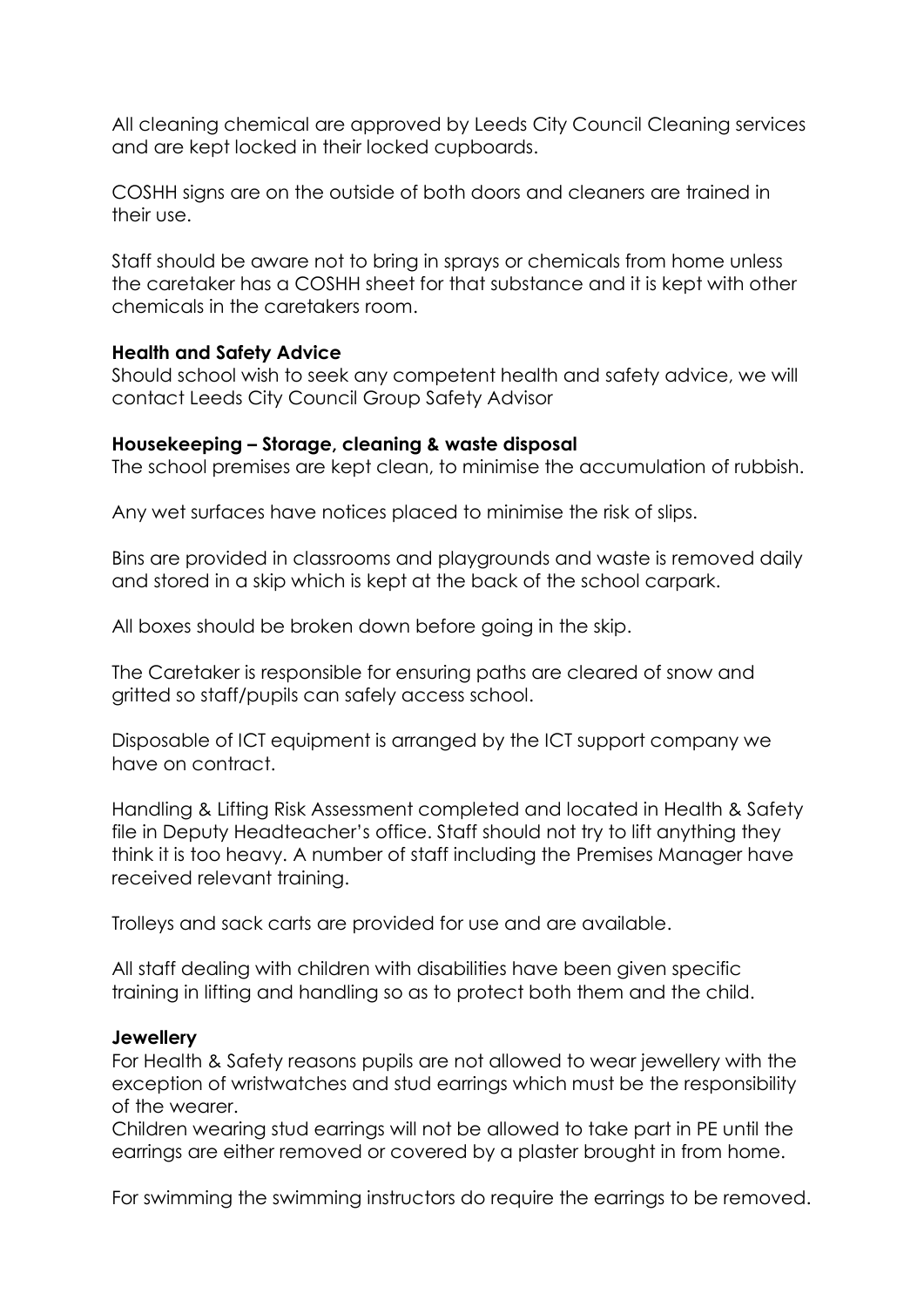# **Maintenance / Inspection of Work Equipment (including selection of Equipment Alarm system monitored and inspected annually by ADT Security).**

Fire Alarm system and other associated items inspected annually by contracted firms.

Gym equipment inspected annually and report kept in Health and Safety file.

Boiler & Heating system serviced/inspected by Contracted Services.

Any remedial work or action is brought to the attention of the Headteacher to sanction and report to the relevant members of staff.

## **Monitoring and Review of Health and Safety Arrangements**

A yearly health and safety check, carried out by the Premises manager and Health and Safety Governor will be used to prioritise need and to inform planning.

The yellow 'near miss reporting' incident report forms will be used to ensure immediate action is carried out when necessary. Completed forms should be handed by staff to the Premises Manager who will take immediate action to limit risk and find a suitable permanent solution.

All staff will carry out informal monitoring on a day to day basis. The Premises Manager will monitor school grounds and premises daily.

Monitoring by governors will be via the Resources Committee and the Headteacher's Report.

## **New & Expectant Mothers/Staff with health issues**

Staff are required to advise the headteacher in confidence when they find they are pregnant.

Staff suffering from health problems should inform the Headteacher and a risk assessments will then be completed for staff members by the Headteacher/ Business Manager.

This is reviewed monthly with the member of staff and any relevant actions taken.

## **Poster on Health and Safety Law**

This is sited in the Staff Room and opposite the Deputy Headteacher's office.

## **Personal Protective Equipment (PPE)**

The Caretaker ensures that he has all the required PPE in order to complete his jobs safely.

## **Reporting Defects**

Hazards are reported to the Caretaker. These will then liaise for work to be undertaken and relevant warning notices put up until work undertaken.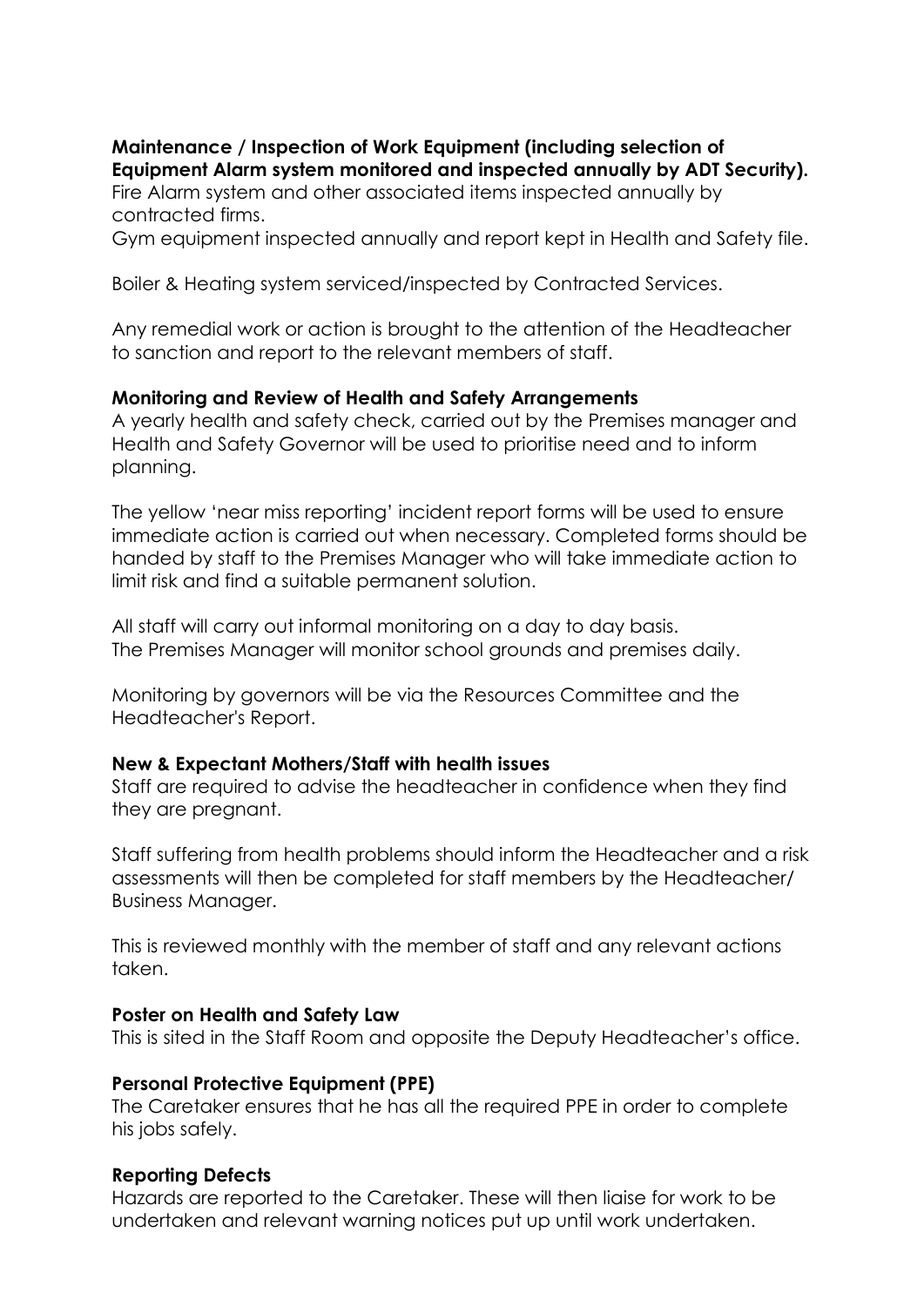If equipment is identified as defective it should be taken out of use immediately in order that arrangements for repairs or replacement can be made swiftly.

#### **Risk Assessments**

Risk assessments are carried out by the Premises manager and the relevant member of staff and given to the Head Teacher for approval.

They are carried out and action taken to minimize the risk of injury. These are reviewed in conjunction with the Health & Safety Policy.

#### **Signs and Signals**

All the relevant signs are displayed around school.

#### **School Trips/ Off-Site Activities**

All teaching staff have been trained in the use of the Evolve system and will assist Teaching staff who are unfamiliar with the procedure to follow.

The Head Teacher will then approve visits entered on the Evolve system prior to submission.

Parental permission is obtained at the beginning of each school year for visits taking place in school time but if out of school time parental permission must be sought along with confirmation of emergency contact numbers.

The appropriate numbers of staff to pupil ratio adhered to and trip coordinator ensures that first aid provisions are sufficient.

#### **Occupational Health - Stress and staff Well-being**

Any staff that have underlying health issues can be referred to occupational health by the Head Teacher or they can refer themselves. Any staff who have a high sickness absence will be referred to determine if any support can be given by the school/council.

## **Smoking**

Smoking (including e-cigarettes) is not permitted anywhere on the school site.

## **Staff Consultation and Communication**

Health and Safety is included in Resources Committee agenda and Resources Committee meets termly.

Staff meetings occur regularly and staff are aware that they must raise issues as soon as they occur.

Health & Safety is included in Induction process for all staff, volunteers and visitors to school.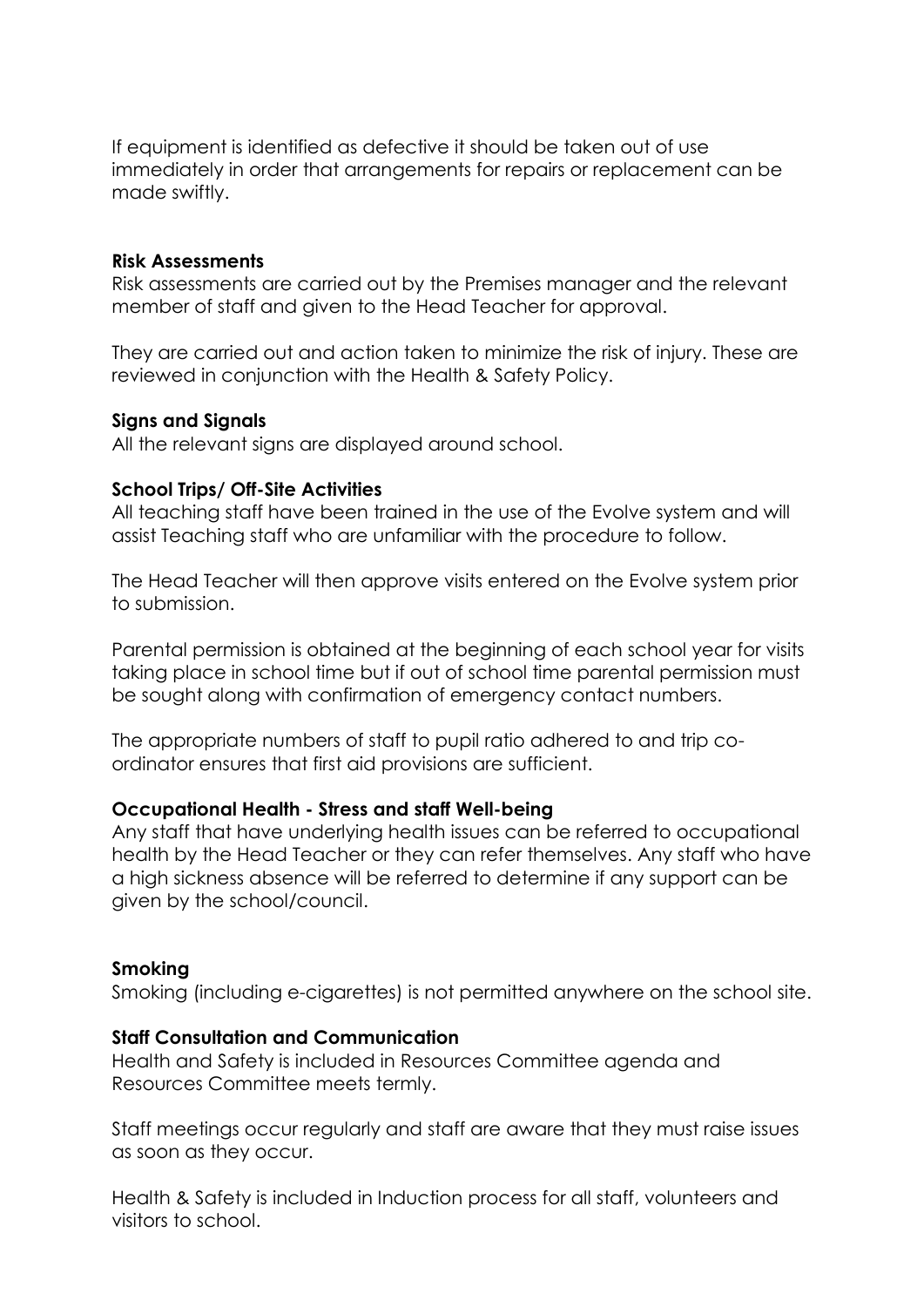## **Supervision of Children**

The doors are open at 8.45 am. All teaching staff should be in the playground to receive the children as they arrive first thing in the morning, to bring in from morning break and after lunch.

At the end of the day the class teachers supervise the children leaving school.

At break times at least three members of staff are on duty in the playground. Staff are not permitted to take hot drinks outside into the playgrounds.

As stated in the school behaviour policy, staff must lead their children from the classroom to the playground at the start of each playtime and wait if the member of staff is not on duty.

All members of staff are responsible for making sure that their classroom is clear of children.

#### **Lunchtime Supervision**

The Senior Lunchtime Supervisor is responsible for the organisation and management of lunch times, and works with a team of Lunchtime assistants.

All staff have a collective responsibility at all times and should speak to children and support the supervisory staff whenever the need arises.

## **Swimming Pool Operation Procedures**

The school is advised by the swimming pool attendants. The risk assessment and guidance on staff responsibility provided by the pool service is adhered to.

## **Training and Development**

All new staff and visiting staff, as part of their induction programme, will be advised on safety procedures and associated contingency plans. Governors agree to appropriate training for staff in relation to health and safety.

## **Use of VDU's / Display Screens / DSE**

All staff using VDUs should vary their work routines and follow guidance on regular eye tests.

#### **Vehicles on Site**

Parents are requested not to bring their cars onto the school site. Staff cars should be parked in the school car park – though there is limited space.

Other areas should remain clear.

Deliveries should be made once the children are safely in the building.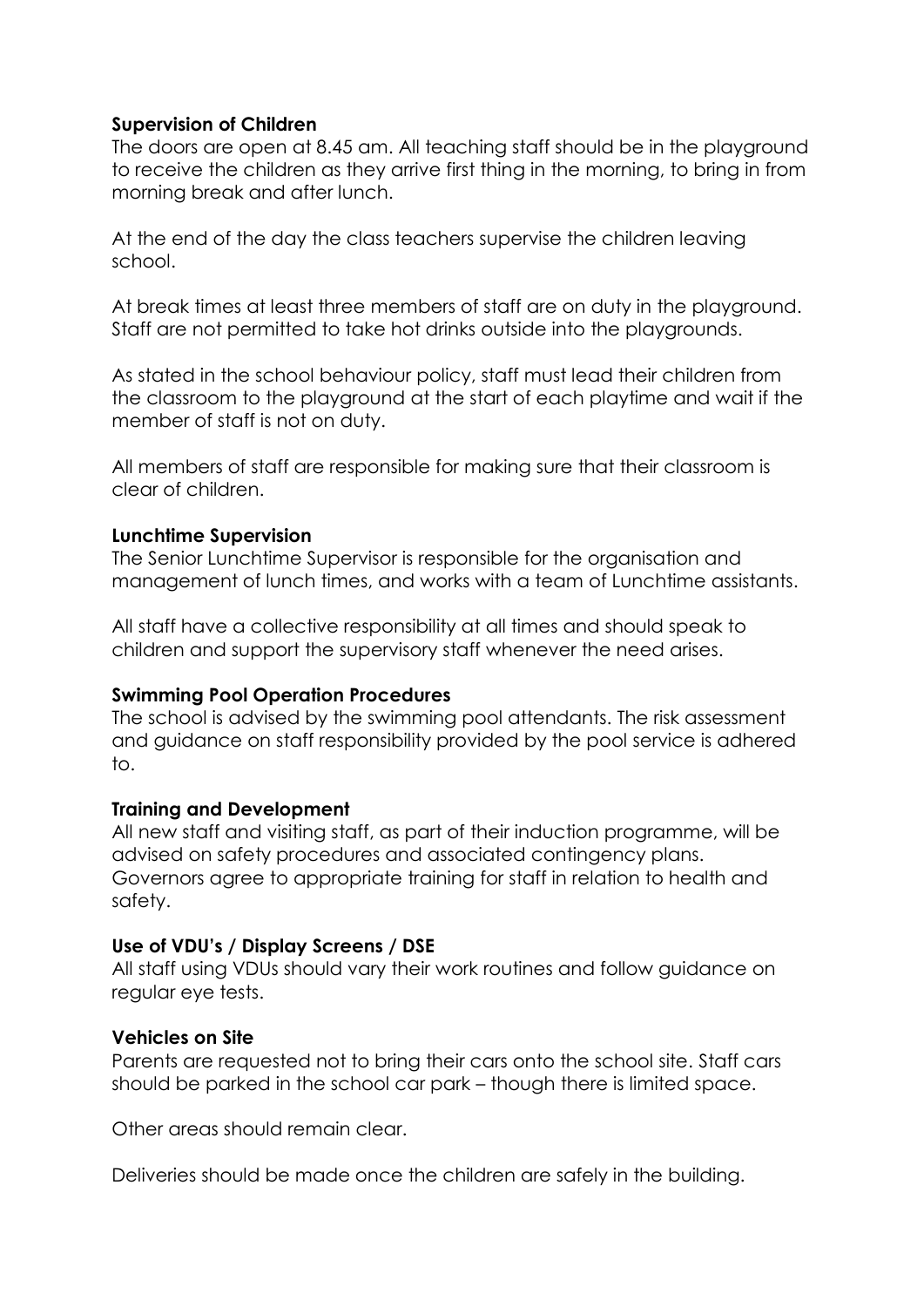Other trade vehicles should park safely and not block doorways, disabled parking or delivery areas.

## **Violence to Staff**

Staff should always take steps to minimise the possibility of violence in school.

Parents who are known to be violent or aggressive should never be seen by staff unless another adult is present

# **Welfare and Health Welfare**

All welfare standards are met by the school in terms of meeting the minimum standards for Temperature, ventilation, lighting, water supply, washing facilities, toilets etc as required by the Workplace (Health, Safety and Welfare) Regulations 1992.

## **Stress**

Any member of staff who feels they may be suffering from stress should discuss their concerns with either the Headteacher, senior staff or their Line Manager as soon as possible.

The Headteacher will discuss the matter with the person concerned within 24 hours of the issue being raised, where physically possible.

A free and confidential counselling service called HELP Employee Assistance and is available to all employees on 0800 0285149.

A list of emergency contact names and phone numbers for all staff is held in the school office.

# **Safety**

All staff have a responsibility to be mindful of their own safety when putting up displays and moving equipment or furniture. Staff must not climb on chairs or tables.

A stepladder is available for use in each key stage and is stored in the storerooms.

Both staff and children should take care when moving or lifting equipment. If in doubt seek help.

# **Working at Height**

Staff are only permitted to use the correct stools for standing on and should not climb on chairs or tables. A stepladder is available for use in each key stage and is kept in the storerooms. These are checked, maintained and conform to British Safety Standards.

## **Waste Management**

We have a contract with a local firm to remove all waste with the exception of sanitary waste and bodily fluid waste which is removed regularly by a Hygiene company.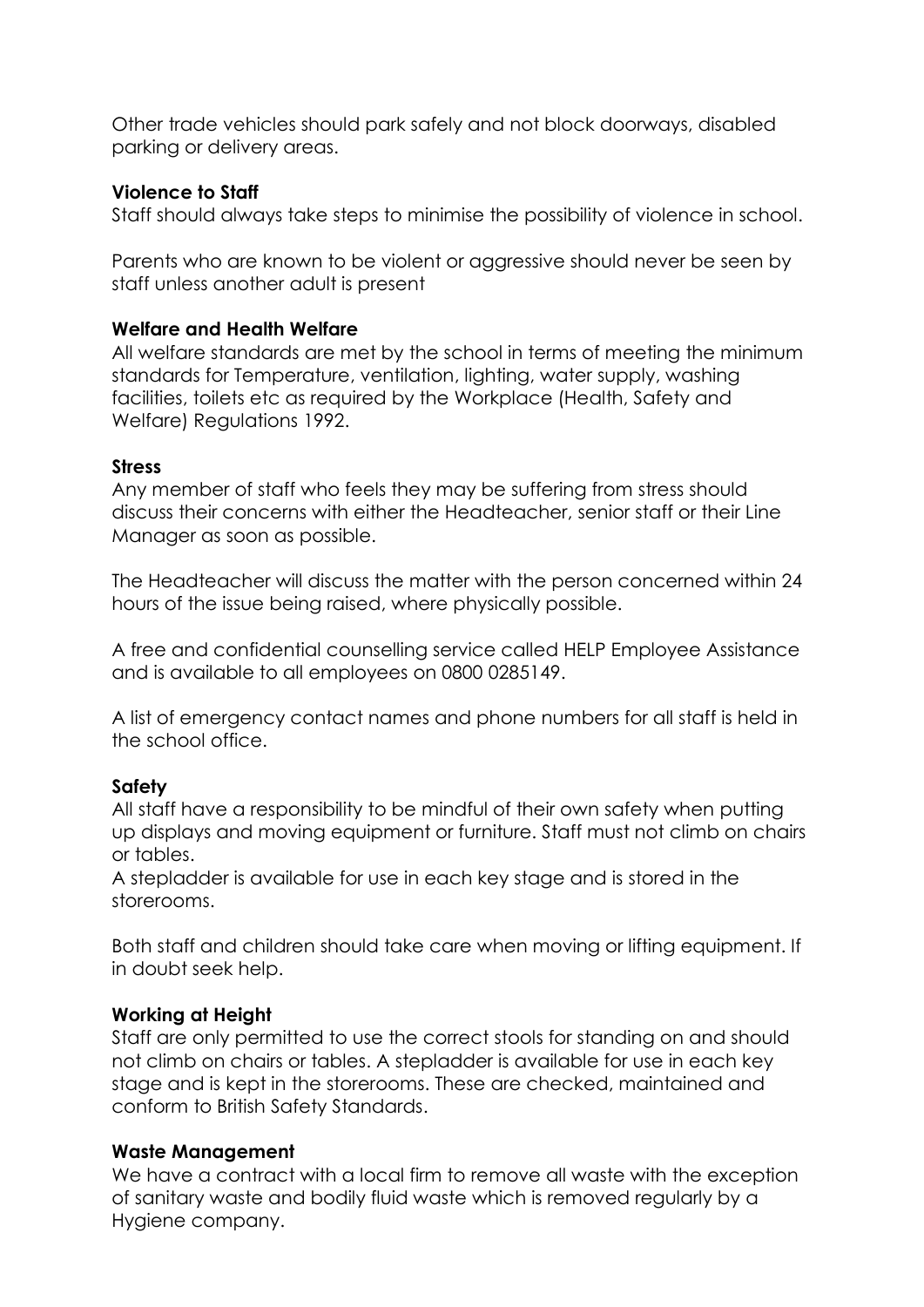#### **Water Quality/Temperature/Hygiene**

We undertake air and water checks on a monthly, quarterly and annual basis. Site log books are kept in Premises manager's office.

#### **Work Experience/Volunteers in School**

Volunteers are asked to complete an application form and references are requested prior to them being allowed in school. A DBS check is also requested and completion of the online basic safeguarding course (Basic awareness of child abuse and neglect).

Volunteers and work experience students are given a tour of the school showing them where the fire exits, toilets, staffroom, meeting points for fire drills are located. They are shown relevant parts of the Induction policy.

#### **Physical Education and Games Clothing**

All children will change into suitable clothing for the activity in which they will participate.

Teachers should wear appropriate clothing and footwear wherever participate. Teachers should wear appropriate clothing and footwear whenever possible. This sets a good example to children and allows a greater degree of maneuverability for demonstrating skills, or accessibility to a child should an accident occur.

#### **Jewellery**

The wearing of jewellery is not permitted. If ears are pierced, studs only may be worn but must be removed or taped over for PE. No jewellery is allowed for swimming. It is advisable to collect all such items prior to the lesson and store safely.

Religious artefacts (taawiz) should also be removed and kept safe.

## **Lifting and Moving**

Each child should be taught how to lift and move equipment. Techniques should be revised at least each year with your new class. Children should be stationed at the corners of each piece of equipment. A leader of the group says when the lift should start.

## **School Building Access**

In order to improve safety for everyone in school, measures have been taken to restrict access into the school building. Children enter via their own classroom door. The doors are closed at 9 a.m. and after this time late arrivals should enter via the main entrance.

All visitors must report to the school office and use the electronic signing in system where they will be issued with a visitor's badge. All visitors must sign out when leaving the school building.